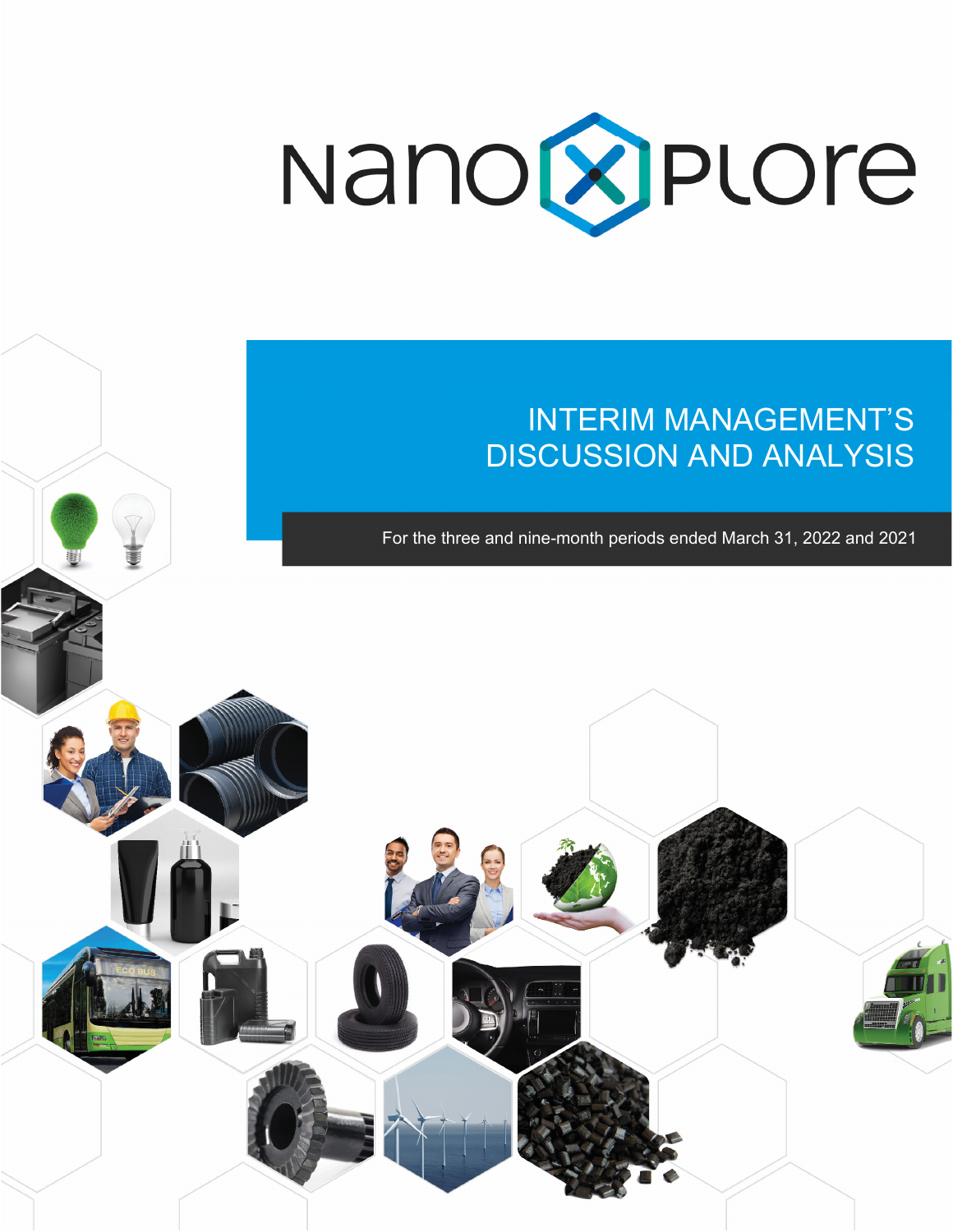#### **[Unless specified otherwise, all amounts are expressed in Canadian dollars]**

This interim Management's discussion and analysis ("MD&A") provides a review of NanoXplore Inc.'s operations, performance and financial position for the three and nine-month periods ended March 31, 2022 and 2021 and should be read in conjunction with the unaudited consolidated financial statements for the three and nine-month periods ended March 31, 2022 and 2021 and with the audited consolidated financial statements for the years ended June 30, 2021 and 2020. The purpose of this document is to provide information on our activities. The information contained herein is dated as of May 16, 2022, date on which the MD&A was approved by the Company's board of directors. You will find more information about us on NanoXplore's website at www.nanoxplore.ca and on SEDAR at www.sedar.com, including all press releases.

 $\mathcal{L}_\mathcal{L} = \{ \mathcal{L}_\mathcal{L} = \{ \mathcal{L}_\mathcal{L} = \{ \mathcal{L}_\mathcal{L} = \{ \mathcal{L}_\mathcal{L} = \{ \mathcal{L}_\mathcal{L} = \{ \mathcal{L}_\mathcal{L} = \{ \mathcal{L}_\mathcal{L} = \{ \mathcal{L}_\mathcal{L} = \{ \mathcal{L}_\mathcal{L} = \{ \mathcal{L}_\mathcal{L} = \{ \mathcal{L}_\mathcal{L} = \{ \mathcal{L}_\mathcal{L} = \{ \mathcal{L}_\mathcal{L} = \{ \mathcal{L}_\mathcal{$ 

The financial statements have been prepared in accordance with International Financial Reporting Standards ("IFRS") applicable to the preparation of interim financial statements including IAS 34, Interim Financial Reporting. The Company has consistently applied the accounting policies used in the preparation of its IFRS financial statements, including the comparative figures. We occasionally refer to non-IFRS financial measures in the MD&A. See the Non-IFRS measures section for more information. The terms "we", "our", "us", ''NanoXplore'' or the "Company" mean NanoXplore Inc. and its subsidiaries, unless otherwise indicated.

"Q3-2022" and "Q3-2021" refer to the three-month periods ended March 31, 2022 and 2021 respectively, and "YTD 2022" and "YTD 2021" refer to the nine-month periods ended March 31, 2022 and 2021 respectively.

## **1. FORWARD-LOOKING STATEMENTS**

This MD&A contains certain forward-looking statements within the meaning of applicable Canadian securities laws with respect to the Company. Such forward-looking statements are dependent upon a certain number of factors and are subject to risks and uncertainties. Actual results may differ from those expected. The Company considers the assumptions on which these forwardlooking statements are based to be reasonable, but it advises the reader that these assumptions with regard to future events, many of which are beyond the Company's control, could prove incorrect as they are subject to risks and uncertainties inherent in the Company's activities. Management does not assume any obligation to update or revise any forward-looking statements, whether as a result of new information of future events, except when required by the regulatory authorities.

This MD&A contains forward-looking statements. When used in this MD&A, the words ''may'', ''would'', ''could'', ''will'', ''intend'', ''plan'', ''anticipate'', ''believe'', ''seek'', ''propose'', ''estimate'', ''project'', ''expect'' and similar expressions are intended to identify forward-looking statements. In particular, this MD&A contains forward-looking statements with respect to, among other things, business objectives, expected growth, results of operations, performance, business projects and opportunities and financial results. These statements involve known and unknown risks, uncertainties and other factors that may cause actual results or events to differ materially from those anticipated in such forward-looking statements. Such statements reflect NanoXplore's then current views with respect to future events based on certain facts and assumptions and are subject to certain risks and uncertainties, including without limitation changes in the risk factors described under the section "*Risks and Uncertainties*" of this MD&A. The forward-looking statements are based on certain key expectations and assumptions made by NanoXplore, including expectations and assumptions concerning availability of capital resources, business performance, market conditions and customer demand. Although NanoXplore believes that the expectations and assumptions on which such forward-looking statements are based are reasonable, undue reliance should not be placed on the forward-looking statements since no assurance can be given that they will prove to be correct.

Many factors could cause NanoXplore's actual results, performance or achievements to vary from those described in this MD&A, including without limitation those listed above, those described under the section "*Risks and Uncertainties*" of this MD&A as well as the assumptions upon which they are based proving incorrect. These factors should not be construed as exhaustive. Should one or more of these risks or uncertainties materialize, or should assumptions underlying forward-looking statements prove incorrect, actual results may vary materially from those described in this MD&A as intended, planned, anticipated, believed, sought, proposed, estimated or expected, and such forward-looking statements should not be unduly relied upon. NanoXplore does not intend, and does not assume any obligation, to update these forward-looking statements except as required by law. The forward-looking statements contained in this MD&A are expressly qualified by these cautionary statements. Forward-looking statements contained in this MD&A about prospective results of operations, financial position or cash flows are based on assumptions about future events, including economic conditions and proposed courses of action, based on NanoXplore's management's assessment of the relevant information currently available. Readers are cautioned that outlook information contained in this MD&A should not be used for the purposes other than for which it is disclosed herein or therein, as the case may be.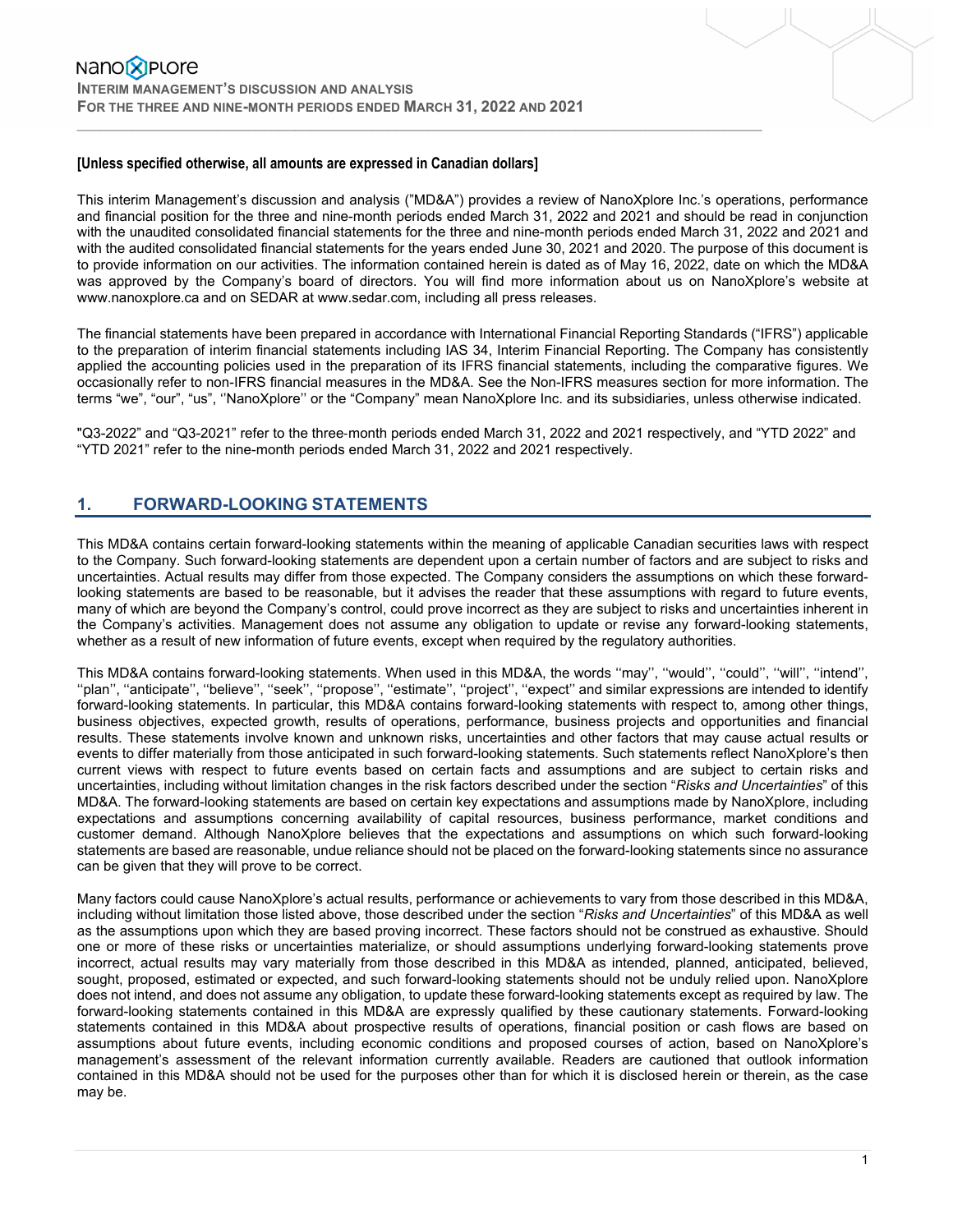# **2. BUSINESS OVERVIEW**

#### **COMPANY OVERVIEW**

NanoXplore is a graphene company, a manufacturer and supplier of high-volume graphene powder for use in transportation and industrial markets. Also, the Company provides standard and custom graphene-enhanced plastic and composite products to various customers in transportation, packaging, electronics, and other industrial sectors. The Company was formed by amalgamation under the *Canada Business Corporations Act* by Certificate of Amalgamation dated September 21, 2017 and is headquartered at 4500 Thimens Blvd, Montreal, QC, Canada.

 $\mathcal{L}_\mathcal{L} = \{ \mathcal{L}_\mathcal{L} = \{ \mathcal{L}_\mathcal{L} = \{ \mathcal{L}_\mathcal{L} = \{ \mathcal{L}_\mathcal{L} = \{ \mathcal{L}_\mathcal{L} = \{ \mathcal{L}_\mathcal{L} = \{ \mathcal{L}_\mathcal{L} = \{ \mathcal{L}_\mathcal{L} = \{ \mathcal{L}_\mathcal{L} = \{ \mathcal{L}_\mathcal{L} = \{ \mathcal{L}_\mathcal{L} = \{ \mathcal{L}_\mathcal{L} = \{ \mathcal{L}_\mathcal{L} = \{ \mathcal{L}_\mathcal{$ 

On July 15, 2021, NanoXplore Inc. graduated from the Toronto Stock Exchange ("TSX") Venture Exchange to the TSX. NanoXplore is still traded under "GRA" and is also listed on the OTCQX and traded under "NNXPF".

The Company has the following subsidiaries:

- NanoXplore Switzerland Holding SA ("NanoXplore Switzerland"), based in Switzerland, with an equity interest of 100% [2021 – 100%]. NanoXplore Switzerland holds 100% of CEBO Injections SA ("CEBO").
- NanoXplore Holdings USA, Inc. ("NanoXplore Holdings USA"), based in the United States, with an equity interest of 100% [2021 – none]. NanoXplore Holdings USA holds 100% of NanoXplore USA, Inc.
- Sigma Industries Inc. ("Sigma"), based in Canada, with an equity interest of 100% [2021 100%]. Sigma has two active wholly owned subsidiaries; Faroex Ltd., based in Manitoba, and Rene Composite Materials Ltd., based in Quebec. Rene Composite Materials Ltd. has one active wholly owned subsidiary; RMC Advanced Technologies Inc., based in the United States.
- Canuck Compounders Inc. ("Canuck"), based in Canada, with an equity interest of 100% [2021 nil].

On April 1, 2021, VoltaXplore Inc. ("VoltaXplore") was incorporated. On April 14, 2021, NanoXplore and Martinrea Innovation Developments Inc., a wholly-owned subsidiary of Martinrea International Inc. ("Martinrea"), formed a joint venture (50%/50%) through VoltaXplore, a battery-based initiative to service the electric transportation and grid storage market.

On December 15, 2021, the Company acquired all of the issued and outstanding shares of Canuck.

#### **BUSINESS HIGHLIGHTS**

#### **COVID-19 Pandemic and supply chain issues**

The COVID-19 pandemic and its negative collateral effects on the supply of materials and the availability of labour continued to have an adverse effect on our business, results of operations, cash flows and financial position. However, the full impact cannot be determined at this time. The extent of the impact will depend on various factors, including the possibility of future shutdowns, impact on customers and suppliers, the rate at which economic conditions and operations return to pre-COVID levels, any continued or future governmental orders or lock-downs due to this wave of COVID-19, or any future wave, and the potential for a recession in key markets due to the effect of the pandemic.

The discovery of several effective vaccines and their deployment allows us to hope for an end to the crisis. Until the situation is stable, the Company will continue to respond in a measured, prudent and decisive manner with continued emphasis on health and safety, cash conservation and the maintenance of its liquidity position.

#### **Financing**

On February 24, 2022, the Company completed a financing by way of a prospectus supplement dated February 17, 2022 to the Company's short form base shelf prospectus dated January 24, 2022 of 6,522,000 common shares at a price of \$4.60 per share for gross proceeds of \$30,001,200. The Company intends to use the net proceeds of the financing for general corporate purposes, which may include pursuing potential acquisitions and to fund its growth strategies. The aggregate issuance costs related to this issuance, including the commission, were \$2,004,968 and were paid in cash.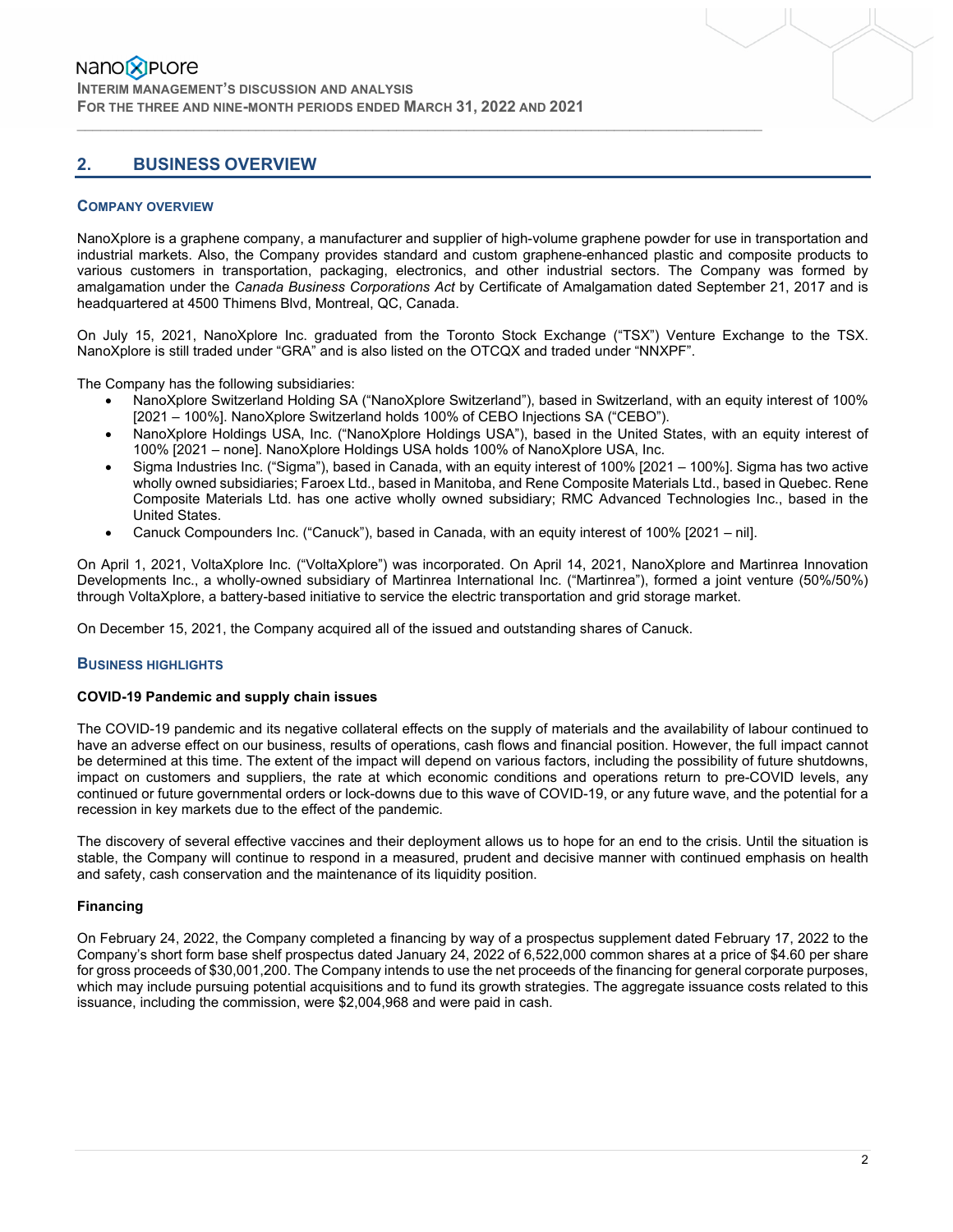#### **Acquisition of Canuck**

On December 15, 2021, the Company acquired all of the issued and outstanding shares of Canuck for a total consideration of \$9,158,408. This amount represents \$9,300,000 plus cash on hand, less debt and a working capital adjustment, and a discount on the balance of purchase price due in 24 months. This transaction was financed using the Company's available cash. This acquisition was concluded to expand the Company's downstream, value-added product offering through enhanced masterbatch and compounds.

 $\mathcal{L}_\mathcal{L} = \{ \mathcal{L}_\mathcal{L} = \{ \mathcal{L}_\mathcal{L} = \{ \mathcal{L}_\mathcal{L} = \{ \mathcal{L}_\mathcal{L} = \{ \mathcal{L}_\mathcal{L} = \{ \mathcal{L}_\mathcal{L} = \{ \mathcal{L}_\mathcal{L} = \{ \mathcal{L}_\mathcal{L} = \{ \mathcal{L}_\mathcal{L} = \{ \mathcal{L}_\mathcal{L} = \{ \mathcal{L}_\mathcal{L} = \{ \mathcal{L}_\mathcal{L} = \{ \mathcal{L}_\mathcal{L} = \{ \mathcal{L}_\mathcal{$ 

Canuck was a privately held plastic recycling compounder for the past 30 years and provides sustainable and engineered recycled plastic compounds for use in transportation, building and construction, agriculture and packaging markets. Canuck's manufacturing facility is based in Cambridge, Ontario.

#### **Consent order for GrapheneBlackTM**

On August 16, 2021, the Company entered into a consent order with the *U.S. Environmental Protection Agency* ("EPA") under the *Toxic Substances Control Act* (TSCA) (the "Consent Order"), which Consent Order allows for the commercial use of its GrapheneBlack™ as an additive for thermoplastics, thermosets and rubbers, with no annual volume limitation.

#### **Long-term debt and Advance debt payment**

The total long-term debt (excluding long-term debt directly associated with property held for sale) decreased from \$11,652,440 as at June 30, 2021 to \$9,700,593 as at March 31, 2022 for a variation of \$1,951,847 which included advance payments of \$2,229,049 to provide a fertile ecosystem for growth. An amount of \$1,539,094 was received in January 2022 as the last payment in relation to an interest-free financing that had been concluded in 2018.

#### **Investment in a Joint Venture - VoltaXplore**

In January 2022, the Company and Martinrea have provided \$1,000,000 each in cash to VoltaXplore to continue to support the construction of a demonstration facility.

# **3. OVERALL RESULTS**

#### **HIGHLIGHTS**

The following tables set out certain highlights of the Company's performance for the three and nine-month periods ended March 31, 2022 and 2021. Refer to the Company's unaudited condensed interim consolidated financial statements for the three and nine-month periods ended March 31, 2022 and 2021 for a detailed account of the Company's performance for the periods presented in the tables below.

|                          | Q3-2022       | Q3-2021     |           | Variation | <b>YTD 2022</b> | <b>YTD 2021</b> |             | <b>Variation</b> |
|--------------------------|---------------|-------------|-----------|-----------|-----------------|-----------------|-------------|------------------|
|                          | Œ             |             | \$        | %         | \$              | \$              | \$          | %                |
|                          |               |             |           |           |                 |                 |             |                  |
| <b>Revenues</b>          | 28,406,750    | 18,421,736  | 9,985,014 | 54%       | 66,026,683      | 51,462,234      | 14,564,449  | 28%              |
| <b>Operating loss</b>    | (4,204,045)   | (3,604,736) | (599,309) | 17%       | (14,238,888)    | (7, 438, 734)   | (6,800,154) | 91%              |
| <b>Loss</b>              | (4, 516, 108) | (3,873,781) | (642,327) | 17%       | (12,831,919)    | (7,370,620)     | (5,461,299) | 74%              |
| Loss per share           | (0.03)        | (0.03)      |           |           | (0.08)          | (0.05)          |             |                  |
| (Basic and diluted)      |               |             |           |           |                 |                 |             |                  |
| <b>Non-IFRS Measures</b> |               |             |           |           |                 |                 |             |                  |
| <b>Adiusted EBITDA</b>   | (2, 195, 119) | (2,419,487) | 224,368   | (9%)      | (9, 151, 185)   | (5,922,436)     | (3,228,749) | 55%              |

Results of operations may include certain unusual and other items which have been separately disclosed, where appropriate, in order to provide a clear assessment of the underlying Company results. In addition to IFRS measures, management uses non-IFRS measures in the Company's disclosures that it believes provide the most appropriate basis on which to evaluate the Company's results.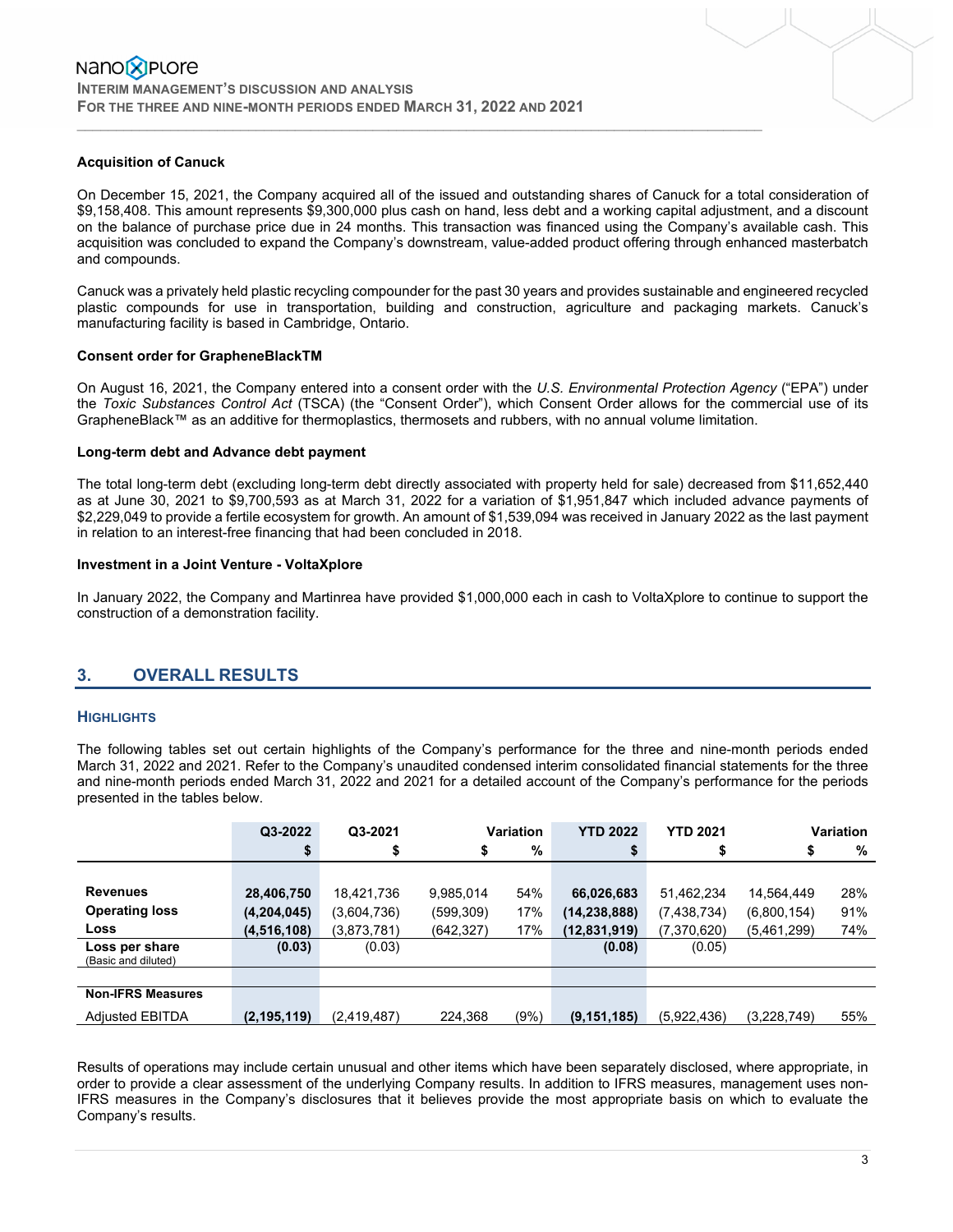### Nano**X** Plore **INTERIM MANAGEMENT'S DISCUSSION AND ANALYSIS FOR THE THREE AND NINE-MONTH PERIODS ENDED MARCH 31, 2022 AND 2021**

|                                | Q3-2022       | Q2-2022       | Q1-2022     |
|--------------------------------|---------------|---------------|-------------|
| <b>Revenues from customers</b> | 27,997,816    | 18,425,908    | 17,830,017  |
| <b>Adjusted EBITDA *</b>       | (2, 195, 119) | (3, 113, 136) | (3,842,930) |

 $\mathcal{L}_\mathcal{L} = \{ \mathcal{L}_\mathcal{L} = \{ \mathcal{L}_\mathcal{L} = \{ \mathcal{L}_\mathcal{L} = \{ \mathcal{L}_\mathcal{L} = \{ \mathcal{L}_\mathcal{L} = \{ \mathcal{L}_\mathcal{L} = \{ \mathcal{L}_\mathcal{L} = \{ \mathcal{L}_\mathcal{L} = \{ \mathcal{L}_\mathcal{L} = \{ \mathcal{L}_\mathcal{L} = \{ \mathcal{L}_\mathcal{L} = \{ \mathcal{L}_\mathcal{L} = \{ \mathcal{L}_\mathcal{L} = \{ \mathcal{L}_\mathcal{$ 

#### **\* NON-IFRS MEASURES**

This MD&A was prepared using results and financial information determined under IFRS. However, the Company considers certain non-IFRS financial measures as useful additional information in measuring the financial performance and condition of the Company. These measures, which the Company believes are widely used by investors, securities analysts and other interested parties in evaluating the Company's performance, do not have a standardized meaning prescribed by IFRS and therefore may not be comparable to similarly titled measures presented by other publicly traded companies, nor should they be construed as an alternative to financial measures determined in accordance with IFRS. Non-IFRS measures include "Adjusted EBITDA".

The following table provides a reconciliation of IFRS "Loss" to Non-IFRS "Adjusted EBITDA" for the three-month periods ended March 31, 2022 (Q3-2022), December 31, 2021 (Q2-2022) and September 30, 2021 (Q1-2022).

|                                                                                       | Q3-2022               | Q2-2022                | Q1-2022              |
|---------------------------------------------------------------------------------------|-----------------------|------------------------|----------------------|
|                                                                                       |                       | S                      | \$                   |
| Loss                                                                                  | (4, 516, 108)         | (3,585,180)            | (4,730,631)          |
| Current and deferred income tax recovery<br>Net interest expenses                     | (134, 303)<br>274,559 | (378, 445)<br>174.256  | (43, 402)<br>220,436 |
| Share of loss of a joint venture<br>Gain on disposal of property, plant and equipment | 171,807               | 173,734<br>(1,601,271) | 57,741<br>(322,081)  |
| Canada Emergency Wage Subsidy ("CEWS")                                                |                       | (41,608)               | (798,641)            |
| Share-based compensation expenses                                                     | 175,592               | 179,937                | 171,941              |
| Non-operational items (1)                                                             | (17, 414)             | 312.426                |                      |
| Depreciation and amortization                                                         | 1,850,748             | 1,653,015              | 1,601,707            |
| <b>Adiusted EBITDA</b>                                                                | (2, 195, 119)         | (3, 113, 136)          | (3,842,930)          |

The following table provides a reconciliation of IFRS "Loss" to Non-IFRS "Adjusted EBITDA" for the three and nine-month periods ended March 31, 2022 and 2021.

|                                                   | Q3-2022       | Q3-2021     | <b>YTD 2022</b> | <b>YTD 2021</b> |
|---------------------------------------------------|---------------|-------------|-----------------|-----------------|
|                                                   | \$            |             | \$              |                 |
| Loss                                              |               |             |                 |                 |
|                                                   | (4, 516, 108) | (3,873,781) | (12, 831, 919)  | (7,370,620)     |
| Current and deferred income tax recovery          | (134, 303)    | (64, 252)   | (556, 150)      | (384, 489)      |
| Net interest expenses                             | 274,559       | 333.297     | 669,251         | 1,441,825       |
| Share of loss of a joint venture                  | 171,807       |             | 403,282         |                 |
| Gain on disposal of property, plant and equipment |               |             | (1,923,352)     |                 |
| Gain on a bargain purchase                        |               |             |                 | (1, 125, 450)   |
| <b>CEWS</b>                                       |               | (590, 510)  | (840, 249)      | (3,718,114)     |
| Share-based compensation expenses                 | 175,592       | 187,270     | 527,470         | 449,351         |
| Non-operational items (1)                         | (17, 414)     |             | 295,012         | 89,884          |
| Depreciation and amortization                     | 1,850,748     | 1,588,489   | 5,105,470       | 4,695,177       |
| <b>Adjusted EBITDA</b>                            | (2, 195, 119) | (2,419,487) | (9, 151, 185)   | (5,922,436)     |

**(1)** Non-operational items consist of professional fees related to business acquisitions and for the filing of the short form base shelf prospectus.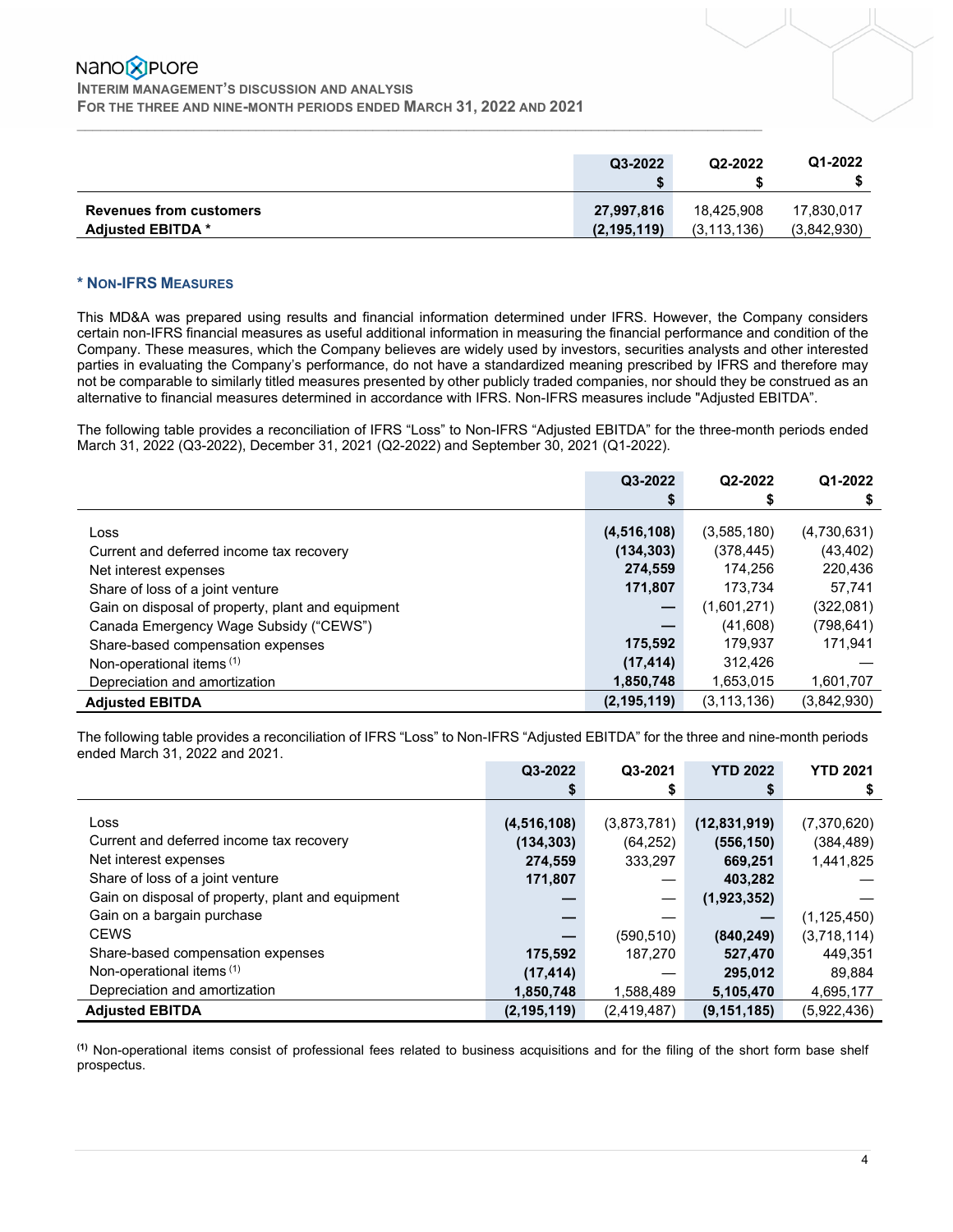# Nano**X** Plore

**INTERIM MANAGEMENT'S DISCUSSION AND ANALYSIS FOR THE THREE AND NINE-MONTH PERIODS ENDED MARCH 31, 2022 AND 2021** 

#### **RESULTS OF OPERATIONS VARIANCE ANALYSIS – THREE-MONTH PERIODS**

#### **Revenues**

|                         | Q3-2022    | Q3-2021    | <b>Variation</b> |       | Q2-2022    | <b>Variation</b> |     |
|-------------------------|------------|------------|------------------|-------|------------|------------------|-----|
|                         | \$         |            |                  | %     |            |                  | %   |
|                         |            |            |                  |       |            |                  |     |
| Revenues from customers | 27,997,816 | 17.619.603 | 10.378.213       | 59%   | 18,425,908 | 9,571,908        | 52% |
| Other income            | 408.934    | 802.133    | (393, 199)       | (49%) | 375.579    | 33.355           | 9%  |
| <b>Total revenues</b>   | 28.406.750 | 18.421.736 | 9,985,014        | 54%   | 18,801,487 | 9,605,263        | 51% |

 $\mathcal{L}_\mathcal{L} = \{ \mathcal{L}_\mathcal{L} = \{ \mathcal{L}_\mathcal{L} = \{ \mathcal{L}_\mathcal{L} = \{ \mathcal{L}_\mathcal{L} = \{ \mathcal{L}_\mathcal{L} = \{ \mathcal{L}_\mathcal{L} = \{ \mathcal{L}_\mathcal{L} = \{ \mathcal{L}_\mathcal{L} = \{ \mathcal{L}_\mathcal{L} = \{ \mathcal{L}_\mathcal{L} = \{ \mathcal{L}_\mathcal{L} = \{ \mathcal{L}_\mathcal{L} = \{ \mathcal{L}_\mathcal{L} = \{ \mathcal{L}_\mathcal{$ 

Revenues from customers increased from \$18,425,908 in the previous quarter (Q2-2022) to \$27,997,816 in the current quarter (Q3-2022). The increase is mainly due to a positive product mix including graphene enhanced product, the acquisition of Canuck, and additional price increase. Despite the increase in revenues from customers, customers continued to be negatively impacted as some of our major customers had to slow down their production cadence due to supply issues (semiconductors among others) while other customers have still not regained their pre-pandemic levels (coach buses and industrial sectors).

Revenues from customers increased from \$17,619,603 in the last year quarter (Q3-2021) to \$27,997,816 in the current quarter (Q3-2022). This increase is mainly explained by the revenues coming from a positive product mix including graphene enhanced products, the acquisition of Canuck in December 2021, new sales programs, price increases and higher fluctuating tooling revenues.

Other income decreased from \$802,133 in the last year quarter (Q3-2021) to \$408,934 in the current quarter (Q3-2022). The decrease is explained by the CEWS program set up by the Canadian Federal government to help businesses deal with the COVID-19 pandemic. The Company received \$ nil under this program during Q3-2022 compared to \$590,510 in Q3-2021 as the program ended in October 2021.

#### **Adjusted EBITDA**

The adjusted EBITDA improved from -\$3,113,136 in the previous quarter (Q2-2022) to -\$2,195,119 in the current quarter (Q3-2022). The improvement is mainly coming from a positive product mix and sale price increases which impacted positively the gross margin on total revenues.

The adjusted EBITDA went from -\$2,419,487 in the last year quarter (Q3-2021) to -\$2,195,119 in the current quarter (Q3-2022). The variation is explained as follows:

- The gross margin on total revenues went up by \$1,488,176 compared to last year given the increase in revenues. Product mix including graphene enhanced products and price increases to customers improved also the gross margin on total revenues; and
- These gains were offset by higher administrative expenses (SG&A and R&D) of \$1,448,822 mainly due to the addition of strategic new positions, an increase in salaries and to the addition of Canuck.

#### **Loss**

The loss increased from \$3,873,781 in the last year quarter (Q3-2021) to \$4,516,108 in the current quarter (Q3-2022). This variation of \$642,327 is mainly explained as follows:

- The increase of the adjusted EBITDA of \$224,368 has been offset by:
	- $\circ$  A decrease of \$590,510 in government assistance received from the Canadian federal government through its CEWS program;
	- o Higher depreciation and amortization of \$262,259 due to the acquisition of Canuck and reevaluation to fair value of CSP equipment; and
	- o Share loss of a joint venture of \$171,807 (nil in Q3-2021).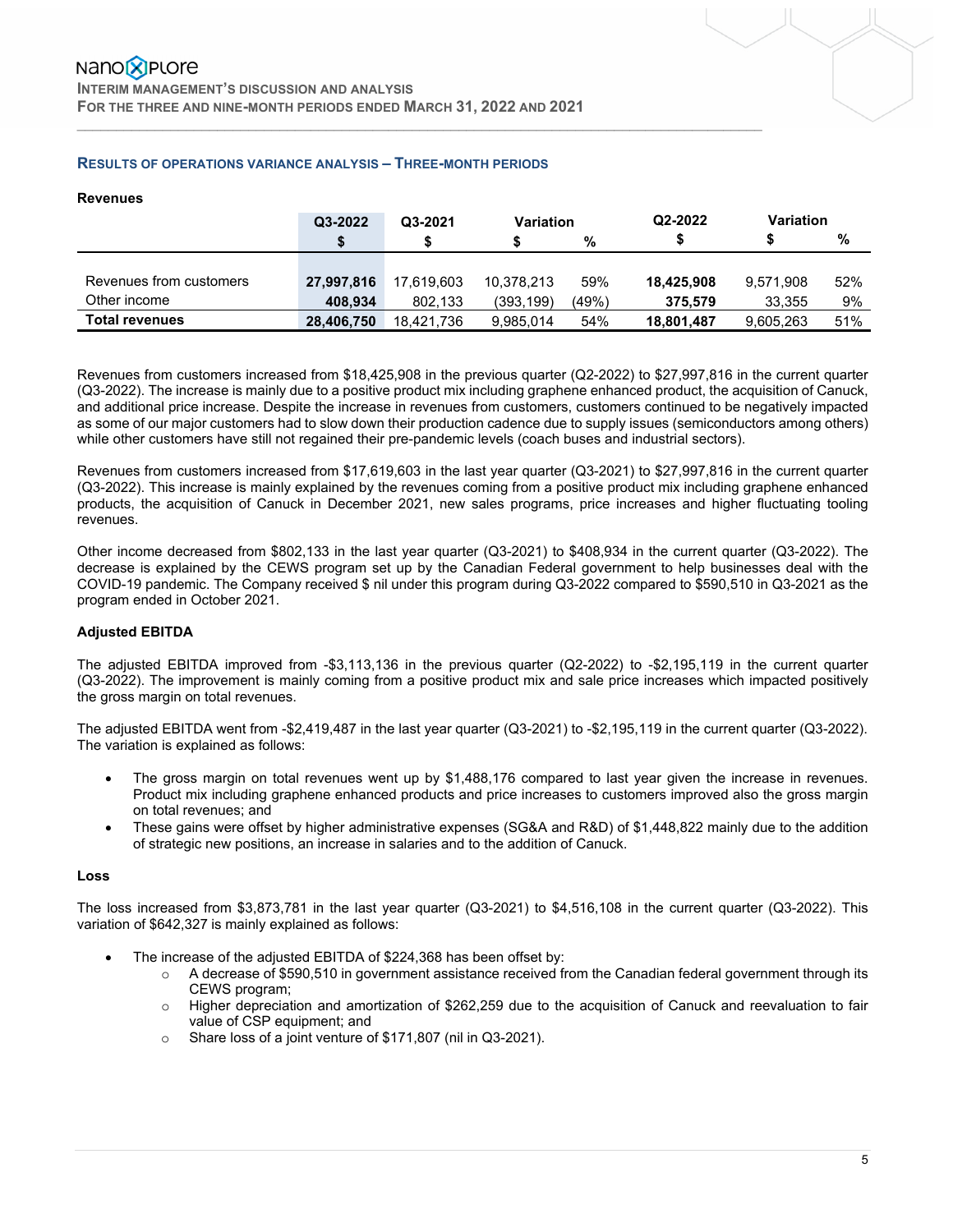#### **RESULTS OF OPERATIONS VARIANCE ANALYSIS – NINE-MONTH PERIODS**

#### **Revenues**

|                         | <b>YTD 2022</b> | <b>YTD 2021</b> | <b>Variation</b> |       |
|-------------------------|-----------------|-----------------|------------------|-------|
|                         | \$              |                 |                  | %     |
|                         |                 |                 |                  |       |
| Revenues from customers | 64,253,741      | 47,045,864      | 17,207,877       | 37%   |
| Other income            | 1,772,942       | 4,416,370       | (2,643,428)      | (60%) |
| <b>Total revenues</b>   | 66,026,683      | 51,462,234      | 14.564.449       | 28%   |

Revenues from customers increased from \$47,045,864 in the last year period (YTD 2021) to \$64,253,741 in the current period (YTD 2022). This increase is mainly explained as follows:

- Positive product mix including graphene enhanced products;
- The impact of revenues from Canuck as the acquisition was completed on December 15, 2021;

 $\mathcal{L}_\mathcal{L} = \{ \mathcal{L}_\mathcal{L} = \{ \mathcal{L}_\mathcal{L} = \{ \mathcal{L}_\mathcal{L} = \{ \mathcal{L}_\mathcal{L} = \{ \mathcal{L}_\mathcal{L} = \{ \mathcal{L}_\mathcal{L} = \{ \mathcal{L}_\mathcal{L} = \{ \mathcal{L}_\mathcal{L} = \{ \mathcal{L}_\mathcal{L} = \{ \mathcal{L}_\mathcal{L} = \{ \mathcal{L}_\mathcal{L} = \{ \mathcal{L}_\mathcal{L} = \{ \mathcal{L}_\mathcal{L} = \{ \mathcal{L}_\mathcal{$ 

- The full impact of revenues from the Continental Structural Plastics-Newton plant ("CSP Newton Plant") as the acquisition was completed on September 11, 2020;
- Fluctuating tooling revenues were higher in the current period compared to the last year period;
- The revenues from customers volume were negatively impacted as some of our major customers had to slow down their production cadence due to supply issues (semiconductors among others) while other customers have still not regained their pre-pandemic levels (coach buses and industrial sectors). This volume decrease has been offset by price increase and new sales program; and
- The FX (USD/CAD) negatively impacted the revenues during the current period.

Other income decreased from \$4,416,370 in the last year period (YTD 2021) to \$1,772,942 in the current period (YTD 2022). The decrease is explained by the CEWS program set up by the Canadian Federal government to help businesses deal with the COVID-19 pandemic. The Company received \$840,249 under this program during the current period compared to \$3,718,114 in the last year period as the program ended in October 2021.

#### **Adjusted EBITDA**

The adjusted EBITDA decreased from -\$5,922,436 in the last year period (YTD 2021) to -\$9,151,185 in the current year period (YTD 2022). This variation of \$3,228,749 is mainly explained as follows:

- Despite a positive product mix including graphene enhanced products, the gross margin on total revenues is down by \$676,277 compared to last year period;
	- $\circ$  There has been significant increase in the cost of raw materials which we have been able to partially pass on to our customers;
	- $\circ$  Like many manufacturing companies, we are facing a labour shortage. We had to use personnel agencies, work overtime hours and rely more heavily on outsourcing. This had a negative impact on labour costs and consequently, on productivity;
	- o More maintenance on production equipment have been done;
	- o The FX (USD/CAD) negatively impacted the gross margin on total revenues during the current period; and
- Higher administrative expenses (SG&A and R&D) of \$2,921,856 mainly due to the addition of strategic new positions and the addition of the CSP Newton Plant's and Canuck's expenses.

#### **Loss**

The loss increased from \$7,370,620 in the last period (YTD 2021) to \$12,831,919 in the current period (YTD 2022). This variation of \$5,461,299 is mainly explained as follows:

- The adjusted EBITDA decreased by \$3,228,749 as explained above;
- A decrease of \$2,877,865 in government assistance received from the Canadian federal government through its CEWS program;
- A gain on a bargain purchase of \$1,125,450 has been recognized in the last period due to the acquisition of the CSP Newton Plant in September 2020; and
- These losses were offset by the gain on disposal of property, plant and equipment of \$1,923,352, mainly due to the sale of the property held for sale located in Quebec.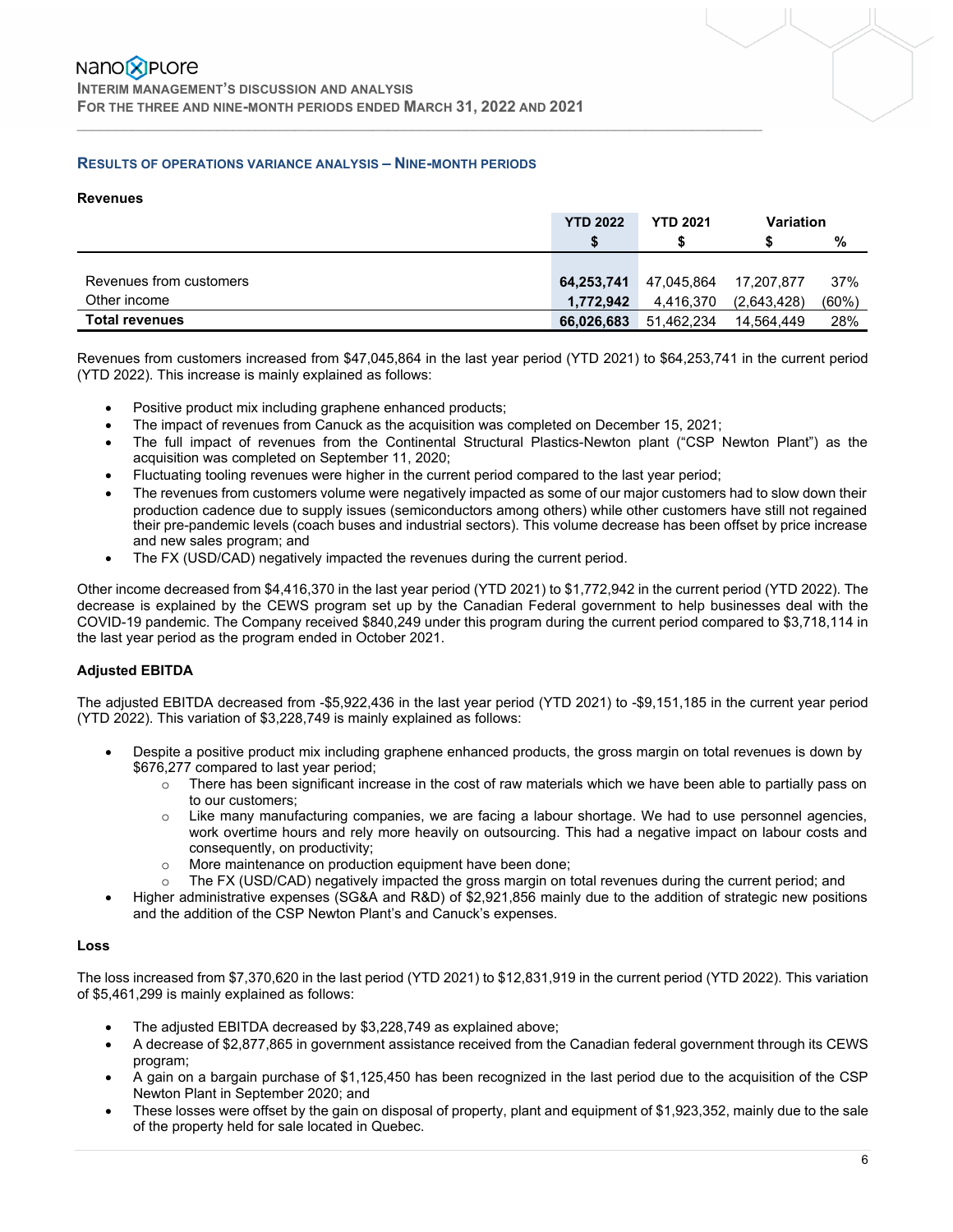#### **FINANCIAL OUTLOOK**

For the year ending June 30, 2022, the Company expects annual revenues of \$90 million (previously \$85 million). The Company still expects to achieve positive adjusted EBITDA in the fourth quarter of 2022.

 $\mathcal{L}_\mathcal{L} = \{ \mathcal{L}_\mathcal{L} = \{ \mathcal{L}_\mathcal{L} = \{ \mathcal{L}_\mathcal{L} = \{ \mathcal{L}_\mathcal{L} = \{ \mathcal{L}_\mathcal{L} = \{ \mathcal{L}_\mathcal{L} = \{ \mathcal{L}_\mathcal{L} = \{ \mathcal{L}_\mathcal{L} = \{ \mathcal{L}_\mathcal{L} = \{ \mathcal{L}_\mathcal{L} = \{ \mathcal{L}_\mathcal{L} = \{ \mathcal{L}_\mathcal{L} = \{ \mathcal{L}_\mathcal{L} = \{ \mathcal{L}_\mathcal{$ 

#### **SUMMARY OF QUARTERLY RESULTS**

The table below presents selected financial data for the eight most recently reported quarters. This unaudited quarterly information has been prepared in accordance with IFRS.

|         |                    | <b>Revenues</b> | Loss $(1)$    | <b>Basic and diluted</b><br>loss per share |        |
|---------|--------------------|-----------------|---------------|--------------------------------------------|--------|
| Q3-2022 | March 31, 2022     | 28,406,750      | (4, 516, 108) | (0.03)                                     | Note 1 |
| Q2-2022 | December 31, 2021  | 18,801,487      | (3,585,180)   | (0.02)                                     | Note 2 |
| Q1-2022 | September 30, 2021 | 18,818,446      | (4,730,631)   | (0.03)                                     | Note 3 |
| Q4-2021 | June 30, 2021      | 20,886,168      | (4,437,041)   | (0.02)                                     |        |
| Q3-2021 | March 31, 2021     | 18,421,736      | (3,873,781)   | (0.03)                                     | Note 4 |
| Q2-2021 | December 31, 2020  | 17,463,831      | (3,403,581)   | (0.02)                                     | Note 5 |
| Q1-2021 | September 30, 2020 | 15,576,667      | (93, 258)     | (0.00)                                     | Note 6 |
| Q4-2020 | June 30, 2020      | 12,568,227      | (682,833)     | (0.01)                                     | Note 7 |

**Note 1** Higher revenues are mainly explained by positive product mix including graphene enhanced product, the acquisition of Canuck, price increase and new sales program.

**Note 2** The loss was lower than usual given a gain on disposal of property, plan and equipment of \$1,601,271.

**Note 3** The loss was higher than usual given less CEWS received and lower gross margin on total revenues due to increases in raw material and labour costs.

**Note 4** Higher revenues are mainly explained by fluctuating tooling revenues.

**Note 5** The increase in revenues is explained by the business acquisition of the CSP Newton Plant, completed on September 11, 2020. The pandemic is still negatively impacting our revenues. We also received government assistance of \$944,112 from the Canadian federal government through its CEWS program. The loss was higher than usual given less CEWS received, a negative FX (USD/CAD) impact and higher selling, general and administrative expenses is explained by the addition of strategic new positions, the addition of the CSP Newton Plant and higher salary expenses.

**Note 6** Resumed activity has been observed among our customers, which explains an increase in revenues compared to the previous quarter, but the pandemic still negatively impacted our revenues. We also received government assistance of \$2,183,492 from the Canadian federal government through its CEWS program. Although the COVID-19 pandemic negatively impacted the quarterly results, the loss was less significant than expected given the CEWS received and the gain on a bargain purchase of \$1,125,450 due to the acquisition of the CSP Newton Plant.

**Note 7** The decrease in revenues is explained by the negative impact of the COVID-19 pandemic partially offset by government assistance of \$1,978,638 from the Canadian federal government through its CEWS program. Although the COVID-19 pandemic negatively impacted the quarterly results, the loss was less significant than expected given the CEWS and the cost reduction plan put in place during the period.

 $<sup>(1)</sup>$  Since the initial net assets acquired from CSP Newton Plant were estimated and the valuation was completed during Q4-2021, the fair value</sup> of the property, plant and equipment has been increased by \$1,125,450 and this adjustment has been reflected retrospectively to the acquisition date as a gain on a bargain purchase in conformity with IFRS 3, *Business Combinations*.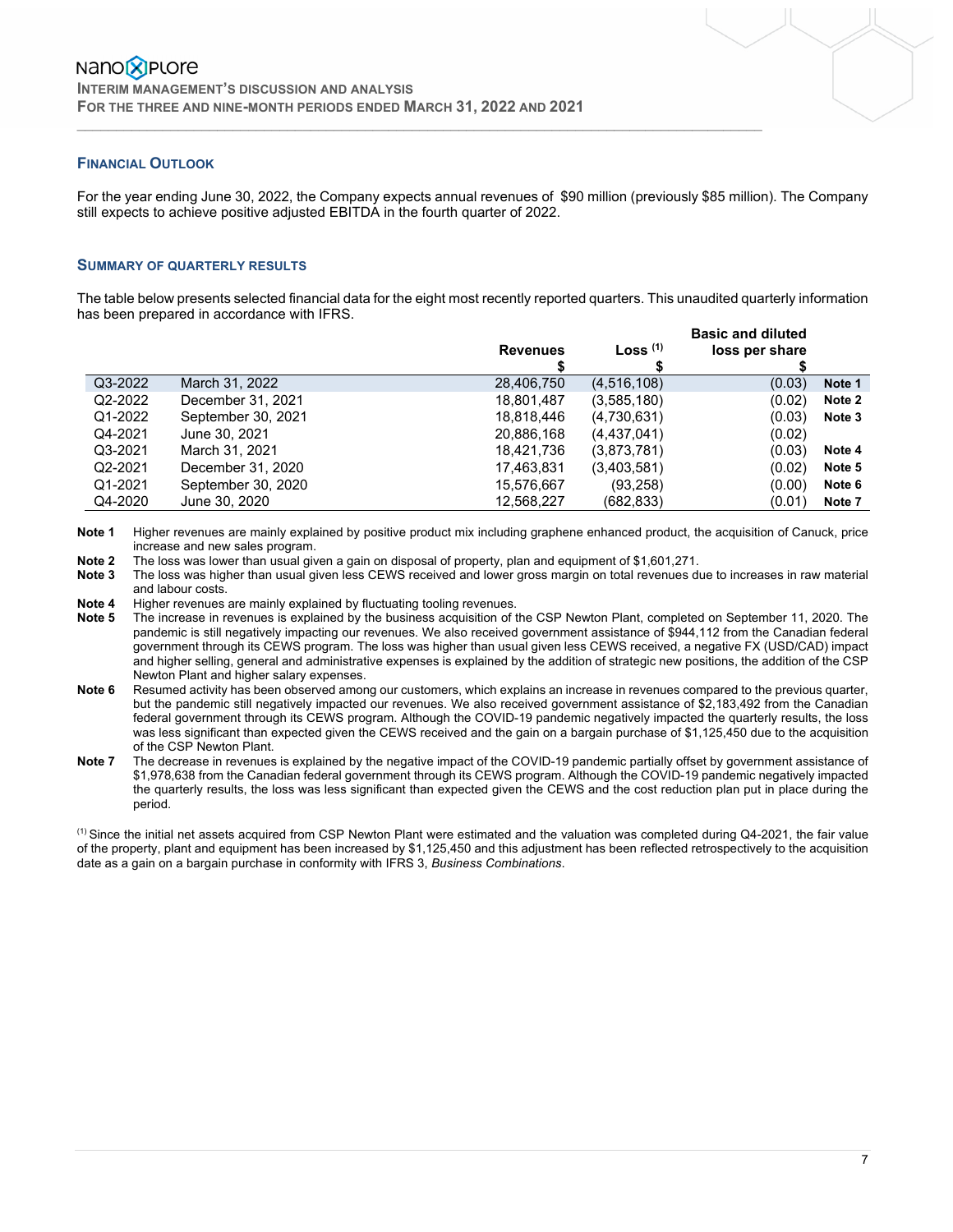# Nano<sup>8</sup>PLOre

**INTERIM MANAGEMENT'S DISCUSSION AND ANALYSIS FOR THE THREE AND NINE-MONTH PERIODS ENDED MARCH 31, 2022 AND 2021** 

# **4. FINANCIAL POSITION, LIQUIDITY AND CAPITAL RESOURCES**

 $\mathcal{L}_\mathcal{L} = \{ \mathcal{L}_\mathcal{L} = \{ \mathcal{L}_\mathcal{L} = \{ \mathcal{L}_\mathcal{L} = \{ \mathcal{L}_\mathcal{L} = \{ \mathcal{L}_\mathcal{L} = \{ \mathcal{L}_\mathcal{L} = \{ \mathcal{L}_\mathcal{L} = \{ \mathcal{L}_\mathcal{L} = \{ \mathcal{L}_\mathcal{L} = \{ \mathcal{L}_\mathcal{L} = \{ \mathcal{L}_\mathcal{L} = \{ \mathcal{L}_\mathcal{L} = \{ \mathcal{L}_\mathcal{L} = \{ \mathcal{L}_\mathcal{$ 

#### **CONSOLIDATED FINANCIAL POSITION**

|                                                                   | As at March 31.<br>2022 | As at June 30,<br>2021 | Variation      |                                                                                                                                                                                                                                |
|-------------------------------------------------------------------|-------------------------|------------------------|----------------|--------------------------------------------------------------------------------------------------------------------------------------------------------------------------------------------------------------------------------|
|                                                                   | \$                      | \$                     | \$             | Main reasons for significant variation                                                                                                                                                                                         |
|                                                                   |                         |                        |                |                                                                                                                                                                                                                                |
| <b>Assets</b>                                                     |                         |                        |                |                                                                                                                                                                                                                                |
| Cash and cash equivalents                                         | 56,055,408              | 50,524,583             | 5,530,825      | Refer to section Cash Flows                                                                                                                                                                                                    |
| Accounts receivable and Contract<br>asset                         | 19,425,835              | 12,733,190             | 6,692,645      | Mainly due to Canuck acquisition and<br>timing                                                                                                                                                                                 |
| Inventory                                                         | 15,440,089              | 11,036,407             | 4,403,682      | Mainly due to Canuck acquisition                                                                                                                                                                                               |
| Defined benefit assets                                            | 666,153                 |                        | 666,153        | Increase of the discount rate                                                                                                                                                                                                  |
| Investment in a joint venture                                     | 4,579,777               | 3,983,059              | 596,718        |                                                                                                                                                                                                                                |
| Right-of-use assets                                               | 8,726,237               | 4,885,169              | 3,841,068      | New leaseback with Newton building and<br>new leases with Canuck acquisition                                                                                                                                                   |
| Property, plant and equipment, and<br>equipment deposits          | 53, 156, 472            | 55,225,547             | (2,069,075)    | Mainly due to the disposal of Newton<br>building                                                                                                                                                                               |
| Property held for sale                                            |                         | 2,424,351              | (2,424,351)    | Buildings located in Tennessee and<br>Quebec were sold                                                                                                                                                                         |
| Intangible assets                                                 | 3,719,554               | 3,354,446              | 365,108        |                                                                                                                                                                                                                                |
| Goodwill                                                          | 6,189,704               | 460,164                | 5,729,540      | Due to Canuck acquisition                                                                                                                                                                                                      |
| Other assets                                                      | 1,547,073               | 675,008                | 872,065        | Prepaid expenses increase due to timing<br>of the insurance premium payment                                                                                                                                                    |
| <b>Total assets</b>                                               | 169,506,302             | 145,301,924            | 24,204,378     |                                                                                                                                                                                                                                |
|                                                                   |                         |                        |                |                                                                                                                                                                                                                                |
| <b>Liabilities and Shareholders' Equity</b>                       |                         |                        |                |                                                                                                                                                                                                                                |
| <b>Liabilities</b>                                                |                         |                        |                |                                                                                                                                                                                                                                |
| Accounts payable, accrued liabilities<br>and income taxes payable | 17,270,894              | 15,229,027             | 2,041,867      | Due to Canuck acquisition and balance of<br>purchase price from Canuck acquisition,<br>offset by payment of the balance of<br>purchase price of CSP Newton Plant,<br>lower variable compensation accrual and<br>payment timing |
| Contract liability                                                | 934,436                 | 1,740,789              | (806, 353)     |                                                                                                                                                                                                                                |
| Operating loans                                                   | 3,458,675               | 1,343,300              | 2,115,375      |                                                                                                                                                                                                                                |
| Defined benefit liabilities                                       |                         | 811,316                | (811, 316)     | Increase of the discount rate                                                                                                                                                                                                  |
| Balance of purchase price of business<br>acquisition              | 948,820                 |                        | 948,820        |                                                                                                                                                                                                                                |
| Long-term debt and lease liability                                | 25,420,604              | 21,227,187             | 4,193,417      | Mainly due to the new leaseback with<br>Newton building and to new leases with                                                                                                                                                 |
| Long-term debt directly associated<br>with property held for sale |                         | 1,035,431              | (1,035,431)    | Canuck offset by advance debt payment<br>Building located in Quebec was sold                                                                                                                                                   |
| Deferred taxes liabilities                                        | 504,606                 | 927,952                | (423, 346)     |                                                                                                                                                                                                                                |
| <b>Total liabilities</b>                                          | 48,538,035              | 42,315,002             | 6,223,033      |                                                                                                                                                                                                                                |
|                                                                   |                         |                        |                |                                                                                                                                                                                                                                |
| <b>Shareholders' Equity</b>                                       |                         |                        |                |                                                                                                                                                                                                                                |
| Share capital                                                     | 169,283,413             | 140,067,376            | 29,216,037     | Financing completed in February 2022                                                                                                                                                                                           |
| Reserve                                                           | 4,035,969               | 3,880,555              | 155,414        |                                                                                                                                                                                                                                |
| Foreign currency translation reserve                              | 13,337                  | 88,173                 | (74, 836)      |                                                                                                                                                                                                                                |
| Deficit                                                           | (52, 364, 452)          | (41,049,182)           | (11, 315, 270) |                                                                                                                                                                                                                                |
| Total shareholders' equity                                        | 120,968,267             | 102,986,922            | 17,981,345     |                                                                                                                                                                                                                                |
| Total liabilities and shareholders'<br>equity                     | 169,506,302             | 145,301,924            | 24,204,378     |                                                                                                                                                                                                                                |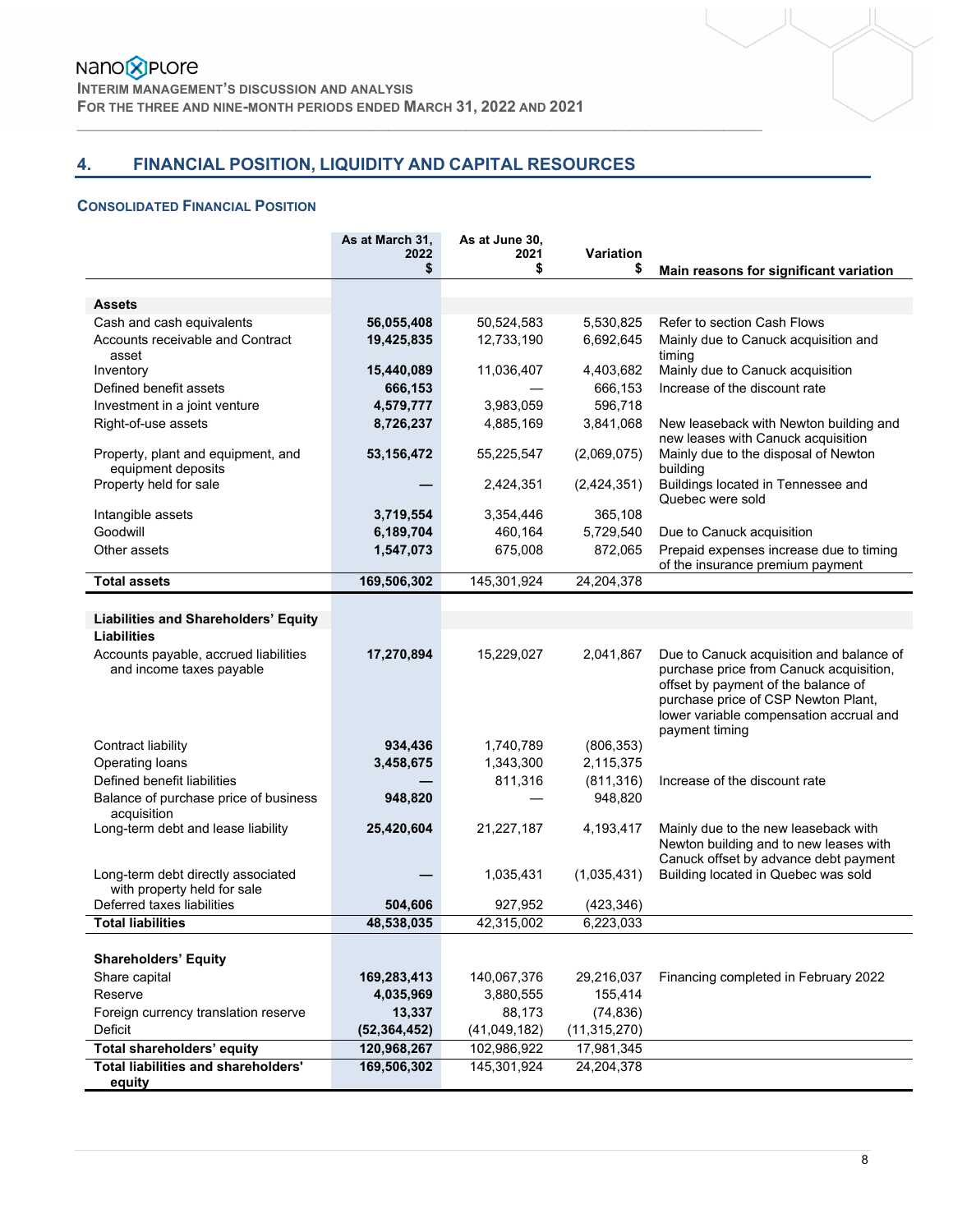**INTERIM MANAGEMENT'S DISCUSSION AND ANALYSIS FOR THE THREE AND NINE-MONTH PERIODS ENDED MARCH 31, 2022 AND 2021** 

# **CASH FLOWS**

|                                                                | <b>YTD 2022</b> | <b>YTD 2021</b> | Variation    |        |
|----------------------------------------------------------------|-----------------|-----------------|--------------|--------|
|                                                                |                 |                 | S            | %      |
|                                                                |                 |                 |              |        |
| Cash used in operating activities prior to changes in non-cash |                 |                 |              |        |
| working capital items                                          | (8,894,542)     | (3,346,522)     | (5,548,020)  | 166%   |
| Changes in non-cash working capital items                      | (7,525,312)     | (1,473,372)     | (6.051.940)  | 411%   |
| <b>Operating activities</b>                                    | (16, 419, 854)  | (4,819,894)     | (11,599,960) | 241%   |
| <b>Financing activities</b>                                    | 26,370,293      | 39,960,567      | (13,590,274) | (34%)  |
| <b>Investing activities</b>                                    | (4,430,962)     | (8,671,632)     | 4.240.670    | (49%)  |
| Net effect of currency exchange rate on cash and cash          |                 |                 |              |        |
| equivalents                                                    | 11,348          | (82, 475)       | 93.823       | (114%) |
| Net change in cash and cash equivalents                        | 5,530,825       | 26,386,566      | (20,855,741) | (79%)  |

 $\mathcal{L}_\mathcal{L} = \{ \mathcal{L}_\mathcal{L} = \{ \mathcal{L}_\mathcal{L} = \{ \mathcal{L}_\mathcal{L} = \{ \mathcal{L}_\mathcal{L} = \{ \mathcal{L}_\mathcal{L} = \{ \mathcal{L}_\mathcal{L} = \{ \mathcal{L}_\mathcal{L} = \{ \mathcal{L}_\mathcal{L} = \{ \mathcal{L}_\mathcal{L} = \{ \mathcal{L}_\mathcal{L} = \{ \mathcal{L}_\mathcal{L} = \{ \mathcal{L}_\mathcal{L} = \{ \mathcal{L}_\mathcal{L} = \{ \mathcal{L}_\mathcal{$ 

#### **Operating activities**

Cash flows used in operating activities prior to changes in non-cash working capital items was \$8,894,542 in the current period compared to \$3,346,522 in the last year period. This variation of \$5,548,020 is mainly explained by the year-over-year decrease of \$3,228,749 of the adjusted EBITDA, which is due to a lower gross margin on total revenues and higher administrative expenses as explained in previous section "Overall Results". It is also due to a reduction of \$2,877,865 in the amount received from the CEWS program.

Changes in non-cash working capital items were -\$7,525,312 for the nine-month period ended March 31, 2022. The decrease is explained as follows:

- An increase of the accounts receivable and contract asset of \$2,425,028 mainly due to timing;
- A reduction of accounts payable and accrued liabilities of \$1,107,681 mainly due to lower variable compensation accrual and to timing;
- An increase of inventory of \$2,047,172 due to an increase in production and purchase of raw materials to meet our client forecast for Q4-2022;
- A reduction of contract liability of \$806,347 due to timing and projects that have ended; and
- An increase of prepaid expenses of \$677,769 mainly related to the payment of the annual insurance premium.

#### **Financing activities**

Cash flows generated in financing activities were \$26,370,293 in the current period compared to \$39,960,567 in the last year period. During the current period, the Company completed an issuance of common shares following a public financing for net proceeds of \$27,996,232, a long-term debt of \$1,539,094 was issued, the operating loans increased by \$1,771,175, stock options have been exercised for proceeds of \$847,749 and lease incentive of \$1,253,921 was received. These cash inflows were offset by repayment of \$7,037,878 on long-term debt and lease liability, which included advance debt payments of \$2,229,049. During last year period, the Company completed an issuance of common shares following a public financing for net proceeds of \$43,382,567 and stock options were exercised for \$772,151. These were offset by repayment of \$4,262,041 on long-term debt and lease liability which included advance debt payments of \$1,370,000. Repayment of long-term debt was also higher in the current period as compared to last year period because of the fact that our banks authorized a moratorium on payments due to the pandemic.

#### **Investing activities**

Cash flows used in investing activities were \$4,430,962 in the current period compared to \$8,671,632 in last year period. During the current period, the Company paid \$6,369,094 for the acquisition of Canuck, net of cash acquired, \$2,051,304 for the repayment of balance of purchase price of the assets of CSP Newton Plant, \$1,000,000 to reinvest in VoltaXplore and \$3,213,114 for capital expenditures which are mostly related to expenditures of composites equipment. These were offset by the sale of three buildings for an amount of \$8,325,052. During last year period, \$2,303,450 was paid for acquiring the assets of CSP Newton Plant, and \$6,368,182 was paid for capital expenditures which were mostly related to expenditures of the extruding line of the graphene plant and composites equipment.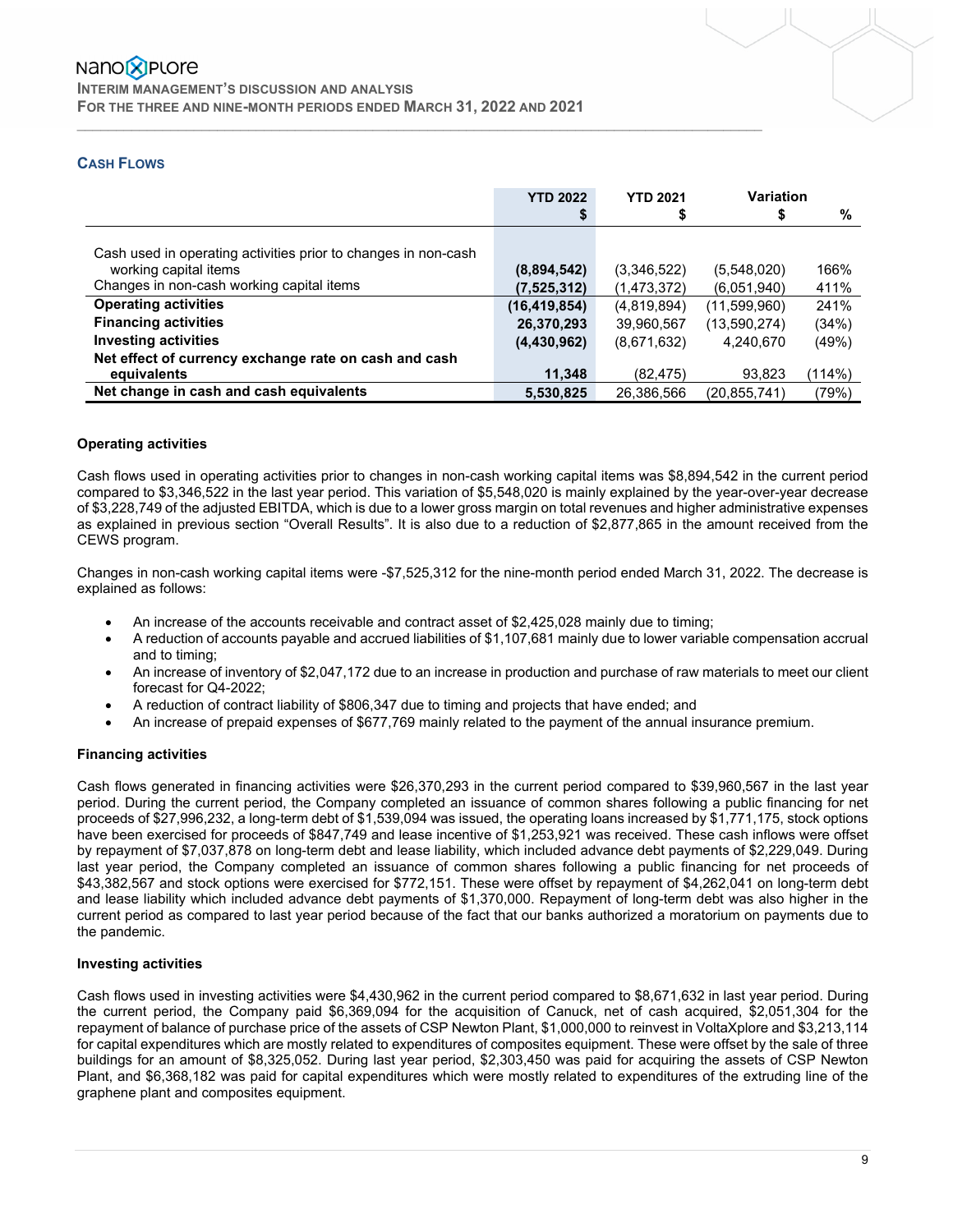#### **USE OF PROCEEDS**

#### **Use of Proceeds Reconciliation**

#### **i) February 2021**

On February 12, 2021, the Company raised gross proceeds of \$46,000,000 by issuing a total of 11,500,000 Common Shares pursuant to a short form prospectus offering (the "February 2021 Offering"). The net proceeds of the February 2021 Offering were \$43,382,567, after deduction of underwriters' fees and other expenses.

 $\mathcal{L}_\mathcal{L} = \{ \mathcal{L}_\mathcal{L} = \{ \mathcal{L}_\mathcal{L} = \{ \mathcal{L}_\mathcal{L} = \{ \mathcal{L}_\mathcal{L} = \{ \mathcal{L}_\mathcal{L} = \{ \mathcal{L}_\mathcal{L} = \{ \mathcal{L}_\mathcal{L} = \{ \mathcal{L}_\mathcal{L} = \{ \mathcal{L}_\mathcal{L} = \{ \mathcal{L}_\mathcal{L} = \{ \mathcal{L}_\mathcal{L} = \{ \mathcal{L}_\mathcal{L} = \{ \mathcal{L}_\mathcal{L} = \{ \mathcal{L}_\mathcal{$ 

The net proceeds of the February 2021 Offering are expected to be used by the Company within 24 months following the closing of the February 2021 Offering, as follows.

|                                 | Use of proceeds as described<br>in the Short Form Prospectus<br>dated February 5, 2021 | Revised estimate of the<br>use of proceeds as of the<br>date hereof |
|---------------------------------|----------------------------------------------------------------------------------------|---------------------------------------------------------------------|
| <b>Battery initiatives</b>      | 4.000.000                                                                              | 5.000.000                                                           |
| Sales and marketing of graphene | 20,000,000                                                                             | 20,000,000                                                          |
| <b>Debt reduction</b>           | 15,000,000                                                                             | 15,000,000                                                          |
| General corporate purposes      | 4,320,000                                                                              | 3,382,567                                                           |
| <b>Total</b>                    | 43,320,000                                                                             | 43,382,567                                                          |

The increase in planned expenditure for battery initiatives is mainly explained by higher-than-expected costs of equipment.

With respect to the reduction of the Company's debt, the Company expects to continue to gradually reduce its debt obligations, to provide a fertile ecosystem for growth. The Company is aware of the potential early payment fees resulting from repayment of debt before maturity and will take a balanced approach to minimize such fees.

With respect to the potential negative economic impacts of the Covid-19 pandemic on our business, the Company will continue to respond in a measured, prudent and decisive manner with continued emphasis on health and safety, cash conservation and the maintenance of its liquidity position.

The Company had negative cash flows from operating activities for the year ended June 30, 2021 and the nine-month period ended March 31, 2022. The Company cannot guarantee if it will have positive or negative cash flow from operating activities in future periods. To the extent that the Company has negative cash flows in any future period, certain of the proceeds from the February 2021 Offering or future offerings may be used to fund such negative cash flows from operating activities.

#### **ii) February 2022**

On February 24, 2022, the Company raised gross proceeds of \$30,001,200 by issuing a total of 6,522,000 Common Shares pursuant to a short form prospectus offering (the "February 2022 Offering"). The net proceeds of the February 2022 Offering were \$27,996,232, after deduction of underwriters' fees and other expenses.

The net proceeds of the February 2022 Offering are expected to be used by the Company within 24 months following the closing of the February 2022 Offering, as follows.

|                                                                                    | Use of proceeds as described<br>in the Short Form Prospectus<br>dated February 24, 2022 | <b>Revised estimate of the</b><br>use of proceeds as of the<br>date hereof |
|------------------------------------------------------------------------------------|-----------------------------------------------------------------------------------------|----------------------------------------------------------------------------|
| Acquisition of assets or companies,<br>partnerships and General corporate purposes | 27.996.232                                                                              | 27.996.232                                                                 |
| <b>Total</b>                                                                       | 27,996,232                                                                              | 27,996,232                                                                 |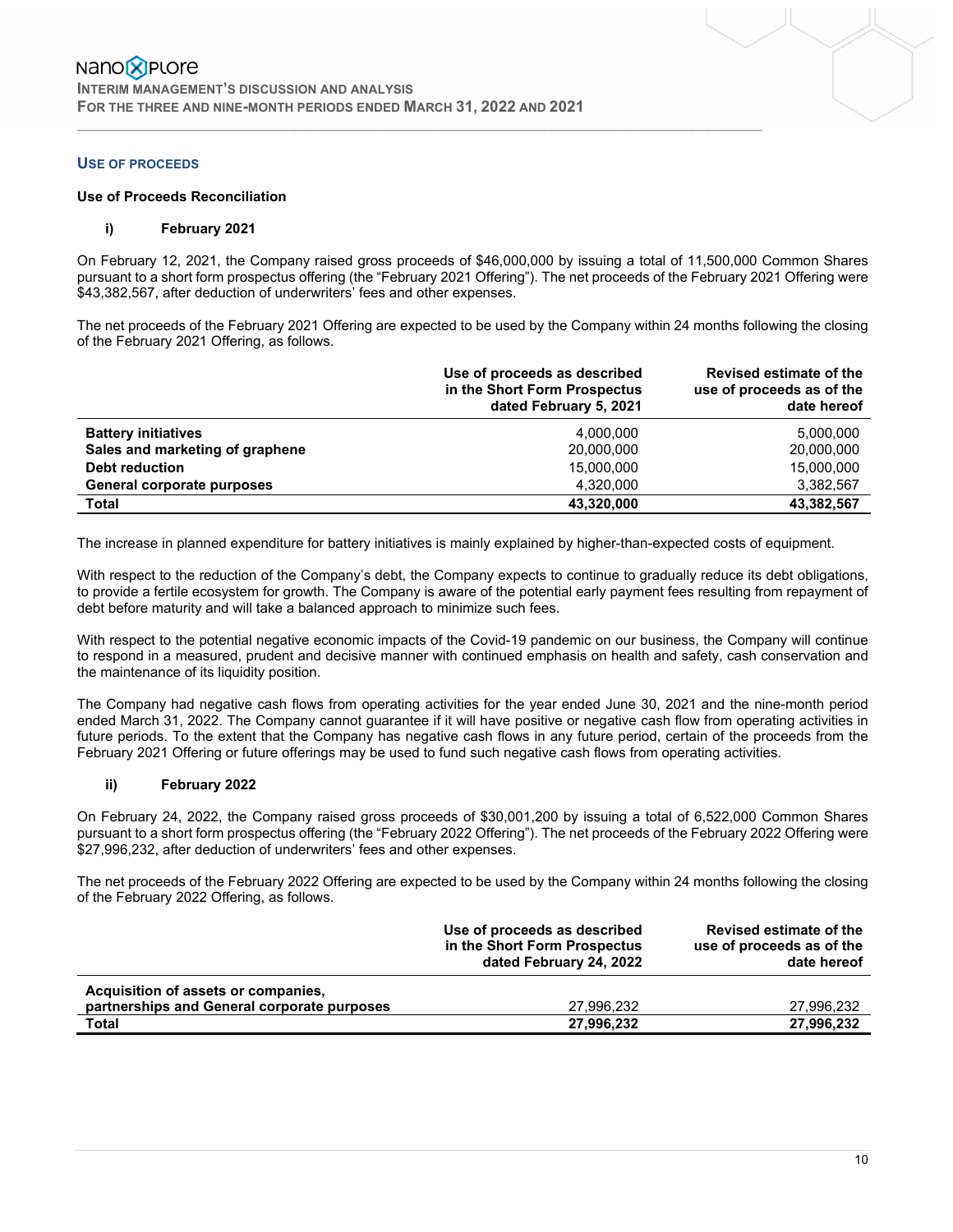#### **LIQUIDITY AND CAPITAL RESOURCES**

Throughout the COVID-19 pandemic, the Company has taken controlled and measured actions to preserve liquidity, including flexing and reducing its cost base, eliminating discretionary spending across its global footprint and delaying capital spending where and when appropriate. In addition, the Company enhanced its liquidity position with public financing for net proceeds of \$27,996,232 during the financial year 2022. As at March 31, 2022, the Company had total liquidity of \$62,855,008, including cash and cash equivalents and availability under the Company's operating loans.

 $\mathcal{L}_\mathcal{L} = \{ \mathcal{L}_\mathcal{L} = \{ \mathcal{L}_\mathcal{L} = \{ \mathcal{L}_\mathcal{L} = \{ \mathcal{L}_\mathcal{L} = \{ \mathcal{L}_\mathcal{L} = \{ \mathcal{L}_\mathcal{L} = \{ \mathcal{L}_\mathcal{L} = \{ \mathcal{L}_\mathcal{L} = \{ \mathcal{L}_\mathcal{L} = \{ \mathcal{L}_\mathcal{L} = \{ \mathcal{L}_\mathcal{L} = \{ \mathcal{L}_\mathcal{L} = \{ \mathcal{L}_\mathcal{L} = \{ \mathcal{L}_\mathcal{$ 

Management believes that the Company has sufficient funds to meet its obligations, operating expenses and some development expenditures for the ensuing 12 months as they fall due. The Company's ability to continue its development activities is dependent on the impact of COVID-19, supply chain issues and the speed of introduction of graphene products into different industries. Although graphene products have generated revenues, the graphene commercial activity is still in the commercial introduction stage and, as a result, the Company could be dependent on external financing to fund its continued development program, if the commercial introduction of the graphene is delayed. The Company's main sources of funding have been the issuance of equity securities for cash, debt, cash flow from operations and funds from the government of Quebec with respect to R&D tax credits, Sustainable Development Technology Canada ("SDTC") and from the CEWS program.

#### **OFF-BALANCE SHEET ARRANGEMENTS**

As of the date of this MD&A, the Company did not have any off-balance sheet arrangements, except for the commitment disclosed in the unaudited condensed interim consolidated financial statements for the three and nine-month periods ended March 31, 2022 and 2021.

Management believes that the Company will be able to meet its obligations with cash on hand, cash flows from operations and drawdowns under existing credit facilities.

#### **FINANCIAL INSTRUMENTS AND RISK MANAGEMENT**

For a detailed description of the financial instruments and risk management associated with the Company and its activities, please refer to the consolidated financial statements for the years ended June 30, 2021 and 2020. These identified financial instruments and risks are consistent through the periods.

#### **OUTSTANDING SHARES**

As at May 13, 2022, the Company has:

- o 165,195,525 common shares issued and outstanding;
- $\circ$  3,315,000 options outstanding with expiry dates ranging between August 29, 2022 and February 9, 2027 with exercise prices between \$0.45 and \$6.44. If all the options were exercised, 3,315,000 shares would be issued for cash proceeds of \$6,525,150.

#### **5. RELATED PARTY TRANSACTIONS**

For a detailed description of all related party transactions, please refer to the note 8 "Related party transactions" in the unaudited condensed interim consolidated financial statements for the three and nine-month periods ended March 31, 2022 and 2021.

## **6. RISKS AND UNCERTAINTIES**

The operations of the Company are speculative due to the high-risk nature of its business, which is the acquisition, financing, technology and manufacturing. These risk factors could materially affect the Company's future operating results and could cause actual events to differ materially from those described in forward–looking information relating to the Company.

For a detailed description of risks and uncertainties, refer to the annual management's discussion and analysis for the years ended June 30, 2021 and 2020.